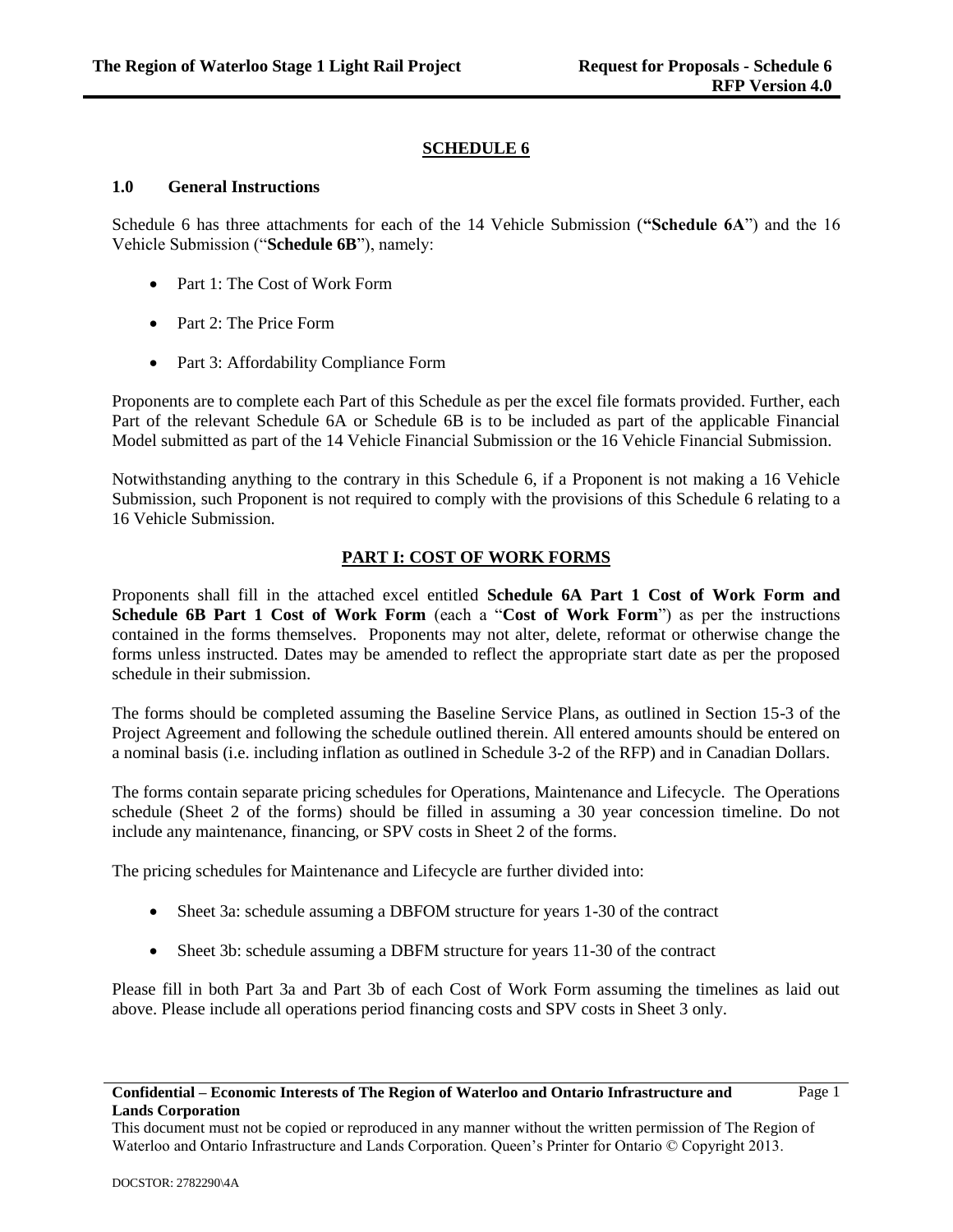### **PART II: PRICE FORMS**

Proponents shall fill in the attached excel entitled **Schedule 6A – Price Part 2 Price Form** and **Schedule 6B Part 2 Price Form** (each a "**Price Form**") as per the instructions contained in the form itself. Proponents may not alter, delete, reformat or otherwise change the forms unless instructed. Dates may be amended to reflect the appropriate start date as per the proposed schedule in their submission.

For definitions related to the Price Forms please see Schedule 20 and Schedule 21 of the Project Agreement. In case of any discrepancies between the forms and the Project Agreement, the latter shall govern.

All pricing in the Price Forms should be provided on a monthly basis on a real basis without HST.

For Sheet 2 and Sheet 3 of the Schedule 6A Price Form and the Schedule 6B Price Form, Proponent shall provide information for each Baseline Service Plan as defined in Schedule 3-1 of the RFP.

Sheet 2 of each Price Form shall be completed for both the DBFOM and DBFM. For clarity, Proponents may propose revised pricing for monthly maintenance payments for the DBFM. All other monthly payments will remain the same under the DBFM as those proposed for the DBFOM (except for monthly payments for operations which will cease under the DBFM).

Lifecycle costs should only be provided in Sheet 2A of the Price Forms separately for Vehicles and for the LRT infrastructure. Lifecycle costs for the LRT infrastructure is not expected to change across Baseline Service Plans; however, Proponents should provide incremental lifecycle costs for one additional vehicle (the vehicles are assumed to be identical to those provided in BSP1). The Region will multiply this per vehicle number by the number of incremental vehicles needed for each Baseline Service Plan to determine the total incremental vehicle cost for that level.

For clarity, the schedule for lifecycle cost should be provided on a real basis following months that the assets (vehicles or LRT infrastructure) are operated in. For example, month 10 should be the  $10<sup>th</sup>$  month that the vehicle has been operating for and not the contract month. Please see Schedule 20 of the Project Agreement for further details as to the calculations of the Lifecycle monthly payments. For clarity, when pricing the Initial Vehicle Lifecycle Payment, please assume that BSP1 applies for the entire Maintenance Term.

Along with construction costs and monthly operating, maintenance and operating costs, Proponents shall provide unit pricing for prospect sleeves in Sheet 4 of the Price Forms. These sleeves are not included in the base scope and may be included in scope by way of Variation; please see Schedule 15-2 Article 3 of the Project Agreement for further details. These unit prices **will not** be considered as part of the Financial Evaluation and have no impact on NPV.

As set out in Part 2 of Schedule 3 of the RFP, the Proponent's price proposal will be the sum of:

This document must not be copied or reproduced in any manner without the written permission of The Region of Waterloo and Ontario Infrastructure and Lands Corporation. Queen's Printer for Ontario © Copyright 2013.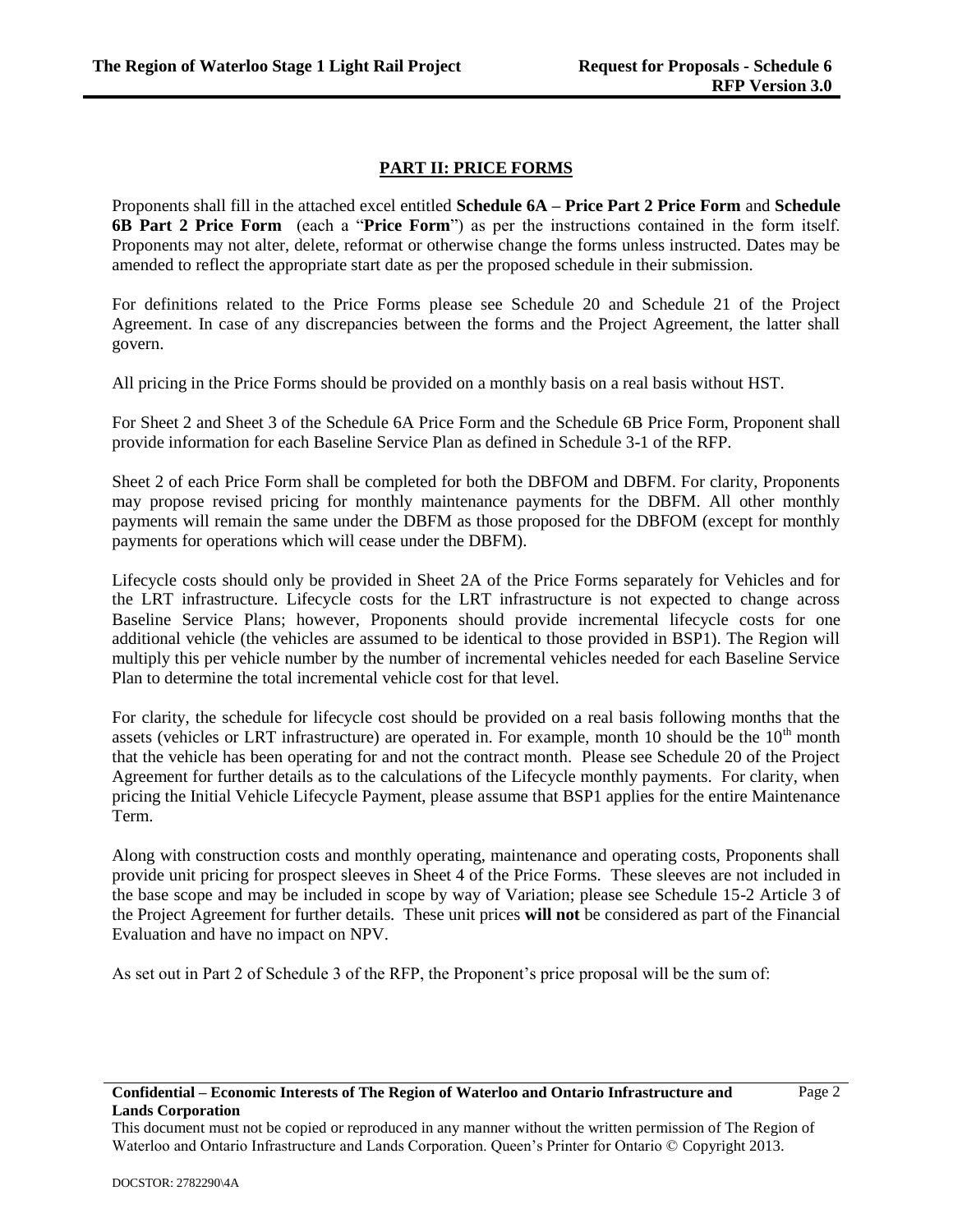- the NPV of the Construction Period Payments;
- the NPV of the Substantial Completion Payment;
- the NPV of monthly pricing under the DBFOM assuming a concession term of 30 years (including pricing for the volume adjustment and the lifecycle costs);
- the NPV of monthly maintenance costs under the DBFM (assumed to be implemented in Year  $11 - 30$  of the contract); and
- less the Early Completion Bonus as outlined in Schedule 3 Part 2 of this RFP.

The NPV must be calculated using Microsoft Excel's XNPV formula and based on the financial model assumptions set out in Part 2 of Schedule 3 of the RFP. For greater certainty, the calculation of the NPV of the Proponent's proposal must be exclusive of HST.

## **PART III: AFFORDABILITY COMPLIANCE FORMS**

Proponents shall fill in the attached excel spreadsheet **entitled Schedule 6A Affordability Compliance Form** and **Schedule 6B Affordability Compliance Form** (each an "**Affordability Compliance Form**") as per the instructions contained in the form itself. Proponents may not alter, delete, reformat or otherwise change these forms unless instructed. The information in this form should be consistent with that provided in RFP Schedule 6A Price Form and Schedule 6B Price Form. In case of discrepancies between the two, the information provided in RFP Schedule 6A Price Form and Schedule 6B Price Form will govern and be used for purposes of testing Affordability compliance.

The forms should be completed assuming the Baseline Service Plan 1, as outlined in Section 15-3 of the Project Agreement, is implemented through the term of the contract  $-$  i.e. for 30 years following commencement of operations. All entered amounts should be entered on a nominal basis (i.e. including inflation as outlined in Schedule 3-2 of the RFP) and in Canadian Dollars. For clarity, no change in Baseline Service Plans should be assumed in the numbers provided.

For definitions related to the Affordability Compliance Forms please see the Project Agreement. In case of any discrepancies between the form and the Project Agreement, the latter shall govern.

Based on the proposed schedule, there may be less than 12 months of operations in 2017. Proponents should provide relevant information in the form to account for these partial years. The months of operations in the form should reflect the appropriate start date as per the proposed schedule in their submission.

The Affordability Compliance Forms make a number of assumptions with regards the timing and amount of funding available from sources outside the Region. These assumptions are based on the Region's best

#### **Confidential – Economic Interests of The Region of Waterloo and Ontario Infrastructure and Lands Corporation**

This document must not be copied or reproduced in any manner without the written permission of The Region of Waterloo and Ontario Infrastructure and Lands Corporation. Queen's Printer for Ontario © Copyright 2013.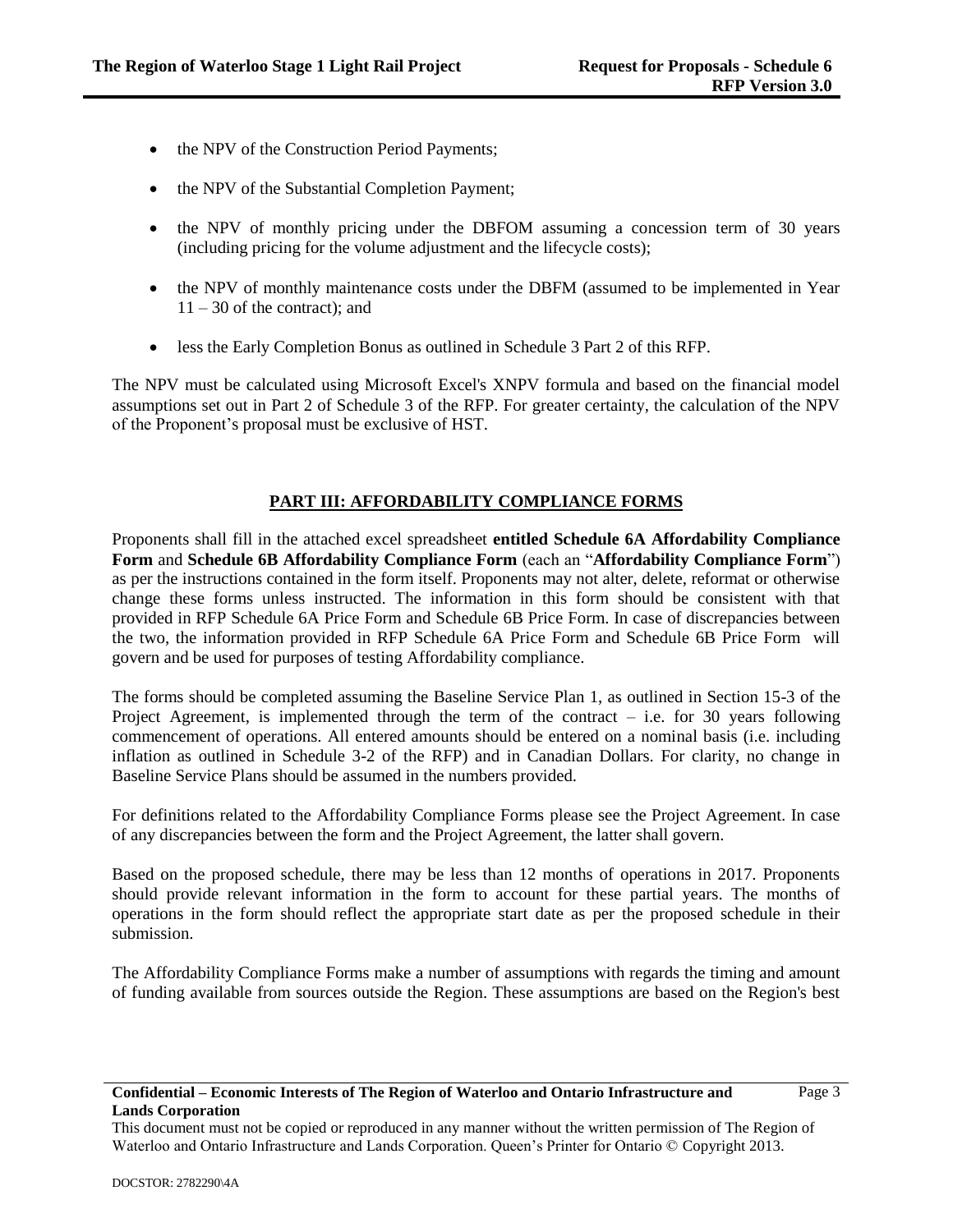Page 4

available information and any change to these assumptions will be communicated in as timely as fashion as possible. The Region however, retains the right to reassess Affordability during any point of the RFP process. Please see RFP Schedule 3 Part 2 and Part 4 for details on scoring of Affordable and Unaffordable Proposals and the compliance tests which will be performance with regards to affordability.

# **PART IV: ADJUSTMENTS TO SCHEDULE 6A PART I AND SCHEDULE 6A PART II AS A RESULT OF SEPARATE PRICES**

This Part only applies to the 14 Vehicle Submission

Proponents must confirm the following in conjunction with the Separate Price Proposal identified in Section 2.0 of Part C of Schedule 3 Part 3 to this RFP:

| Will the proposal result in a breach in the    | Yes / No |
|------------------------------------------------|----------|
| Affordability Cap for the Region?              |          |
| Please submit a revised Schedule 6A Part 3     |          |
| Affordability Compliance form with the         |          |
| proposal irrespective of whether the proposal  |          |
| breaches affordability or not.                 |          |
| Will the proposal postpone Scheduled           | Yes / No |
| Substantial Completion Date? If yes, what is   |          |
| the expected duration of the postponement?     |          |
| Will the proposal increase Total Capitalised   | Yes / No |
| Cost of Construction? If yes, please provide   |          |
| the revised amount and a revised Schedule 6A   |          |
| Part II Sheet 1 and Schedule 6A: Part I.       |          |
| Will the proposal impact the Region's          | Yes / No |
| operations and maintenance? If yes, please     |          |
| submit a revised Schedule 6A: Part II Sheet 2A |          |
| and $2B$ .                                     |          |
| Will the proposal impact the Region's          | Yes / No |
| operations and maintenance? If yes, please     |          |
| submit a revised Schedule 6A: Part II Sheet 3. |          |

Proponents must confirm the following in conjunction with the Separate Price Proposal identified in Section 3.0 of Part C of Schedule 3 Part 3 to this RFP:

| Will the proposal result in a breach in the | Yes / No |
|---------------------------------------------|----------|
| Affordability Cap for the Region?           |          |
| Please submit a revised Schedule 6A Part 3: |          |
| Affordability Compliance form with the      |          |

#### **Confidential – Economic Interests of The Region of Waterloo and Ontario Infrastructure and Lands Corporation**

This document must not be copied or reproduced in any manner without the written permission of The Region of Waterloo and Ontario Infrastructure and Lands Corporation. Queen's Printer for Ontario © Copyright 2013.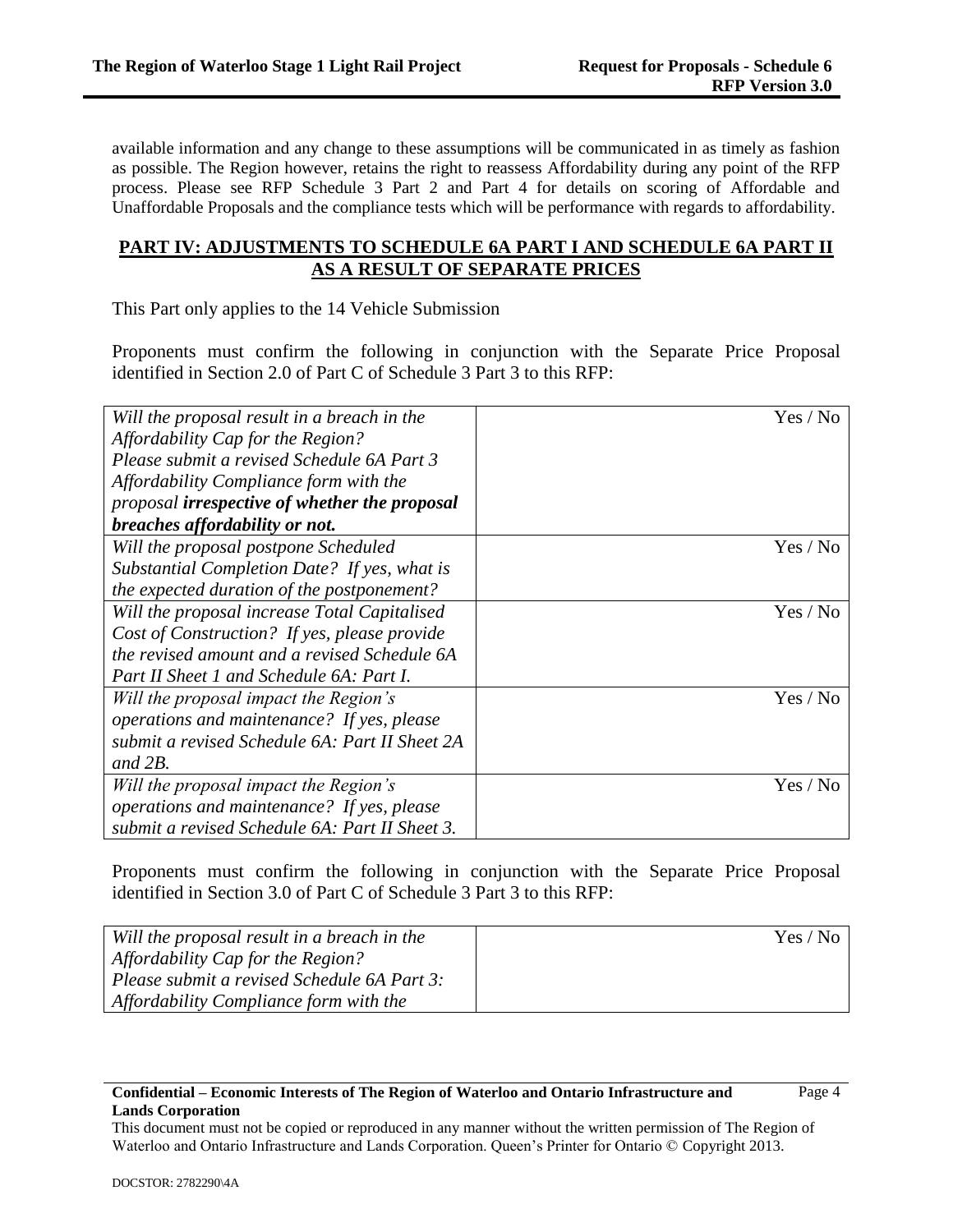| proposal irrespective of whether the proposal  |          |
|------------------------------------------------|----------|
| breaches affordability or not.                 |          |
| Will the proposal postpone Scheduled           | Yes / No |
| Substantial Completion Date? If yes, what is   |          |
| the expected duration of the postponement?     |          |
| Will the proposal increase Total Capitalised   | Yes / No |
| Cost of Construction? If yes, please provide   |          |
| the revised amount and a revised Schedule 6A:  |          |
| Part II Sheet 1 and Schedule 6A: Part I.       |          |
| Will the proposal impact the Region's          | Yes / No |
| operations and maintenance? If yes, please     |          |
| submit a revised Schedule 6A: Part II Sheet 2A |          |
| and $2B$ .                                     |          |
| Will the proposal impact the Region's          | Yes / No |
| operations and maintenance? If yes, please     |          |
| submit a revised Schedule 6A: Part II Sheet 3. |          |

Proponents must confirm the following in conjunction with the Separate Price Proposal identified in Section 4.0 of Part C of Schedule 3 Part 3 to this RFP:

| Will the proposal result in a breach in the    | Yes / No |
|------------------------------------------------|----------|
| Affordability Cap for the Region?              |          |
| Please submit a revised Schedule 6A Part 3:    |          |
| Affordability Compliance form with the         |          |
| proposal irrespective of whether the proposal  |          |
| breaches affordability or not.                 |          |
| Will the proposal postpone Scheduled           | Yes / No |
| Substantial Completion Date? If yes, what is   |          |
| the expected duration of the postponement?     |          |
| Will the proposal increase Total Capitalised   | Yes / No |
| Cost of Construction? If yes, please provide   |          |
| the revised amount and a revised Schedule 6:   |          |
| Part II Sheet 1 and Schedule 6A: Part I.       |          |
| Will the proposal impact the Region's          | Yes / No |
| operations and maintenance? If yes, please     |          |
| submit a revised Schedule 6A: Part II Sheet 2A |          |
| and $2B$ .                                     |          |
| Will the proposal impact the Region's          | Yes / No |
| operations and maintenance? If yes, please     |          |
| submit a revised Schedule 6A: Part II Sheet 3. |          |

#### **Confidential – Economic Interests of The Region of Waterloo and Ontario Infrastructure and Lands Corporation**

This document must not be copied or reproduced in any manner without the written permission of The Region of Waterloo and Ontario Infrastructure and Lands Corporation. Queen's Printer for Ontario © Copyright 2013.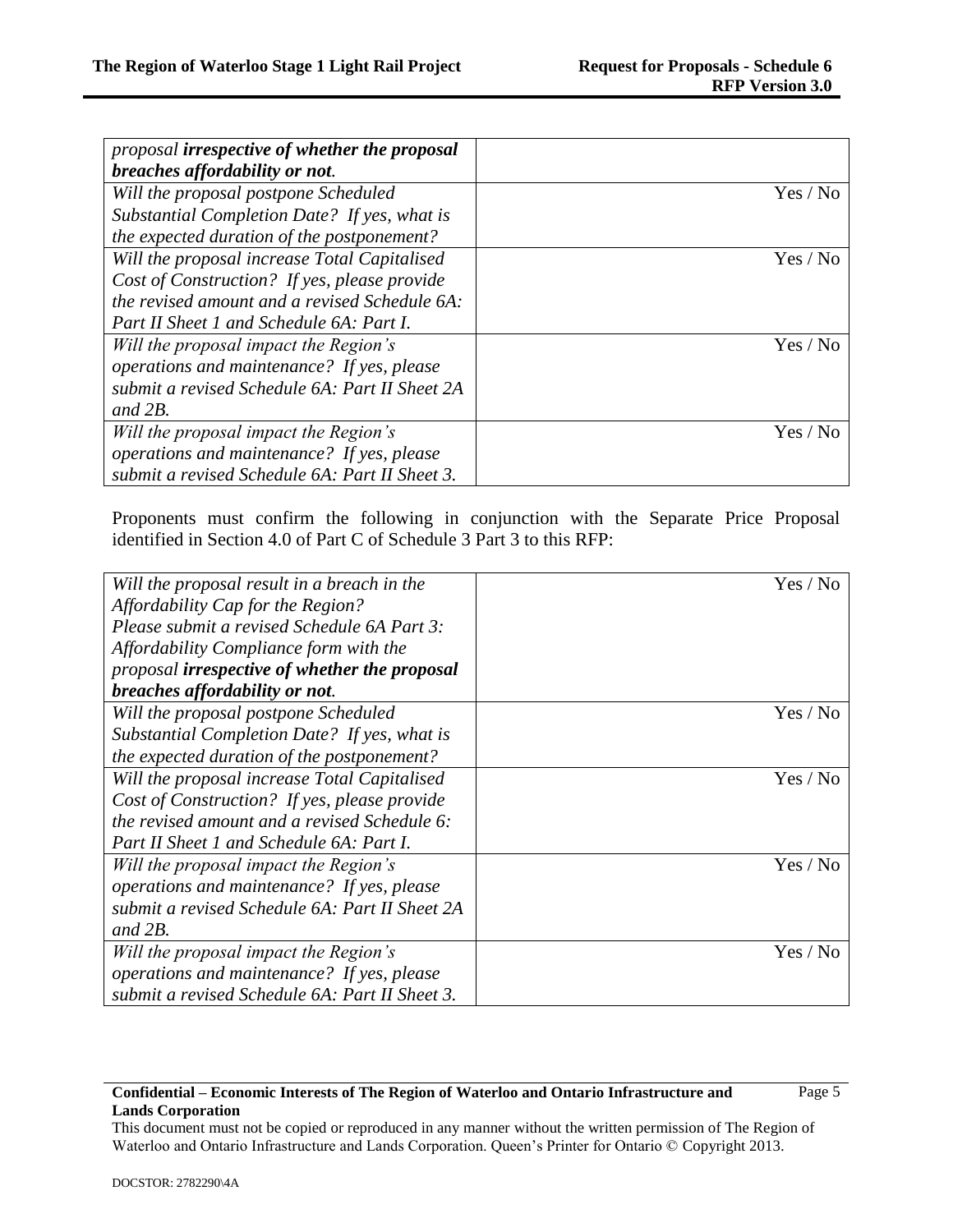Proponents must confirm the following in conjunction with the Separate Price Proposal identified in Section 5.0 of Part C of Schedule 3 Part 3 to this RFP:

| Will the proposal result in a breach in the    | Yes / No |
|------------------------------------------------|----------|
| Affordability Cap for the Region?              |          |
| Please submit a revised Schedule 6A Part 3:    |          |
| Affordability Compliance form with the         |          |
| proposal irrespective of whether the proposal  |          |
| breaches affordability or not.                 |          |
| Will the proposal postpone Scheduled           | Yes / No |
| Substantial Completion Date? If yes, what is   |          |
| the expected duration of the postponement?     |          |
| Will the proposal increase Total Capitalised   | Yes / No |
| Cost of Construction? If yes, please provide   |          |
| the revised amount and a revised Schedule 6A:  |          |
| Part II Sheet 1 and Schedule 6: Part I.        |          |
| Will the proposal impact the Region's          | Yes / No |
| operations and maintenance? If yes, please     |          |
| submit a revised Schedule 6A: Part II Sheet 2A |          |
| and $2B$ .                                     |          |
| Will the proposal impact the Region's          | Yes / No |
| operations and maintenance? If yes, please     |          |
| submit a revised Schedule 6A: Part II Sheet 3. |          |

Proponents must confirm the following in conjunction with the Separate Price Proposal identified in Section 6.0 of Part C of Schedule 3 Part 3 to this RFP:

| Will the proposal result in a breach in the<br>Affordability Cap for the Region?<br>Please submit a revised Schedule 6A Part 3:<br>Affordability Compliance form with the proposal<br><i>irrespective of whether the proposal breaches</i><br><i>affordability or not.</i> | Yes / No |
|----------------------------------------------------------------------------------------------------------------------------------------------------------------------------------------------------------------------------------------------------------------------------|----------|
| Will the proposal postpone Scheduled Substantial<br>Completion Date? If yes, what is the expected<br>duration of the postponement?                                                                                                                                         | Yes / No |
| Will the proposal increase Total Capitalised Cost<br>of Construction? If yes, please provide the revised                                                                                                                                                                   | Yes / No |

### **Confidential – Economic Interests of The Region of Waterloo and Ontario Infrastructure and Lands Corporation**

This document must not be copied or reproduced in any manner without the written permission of The Region of Waterloo and Ontario Infrastructure and Lands Corporation. Queen's Printer for Ontario © Copyright 2013.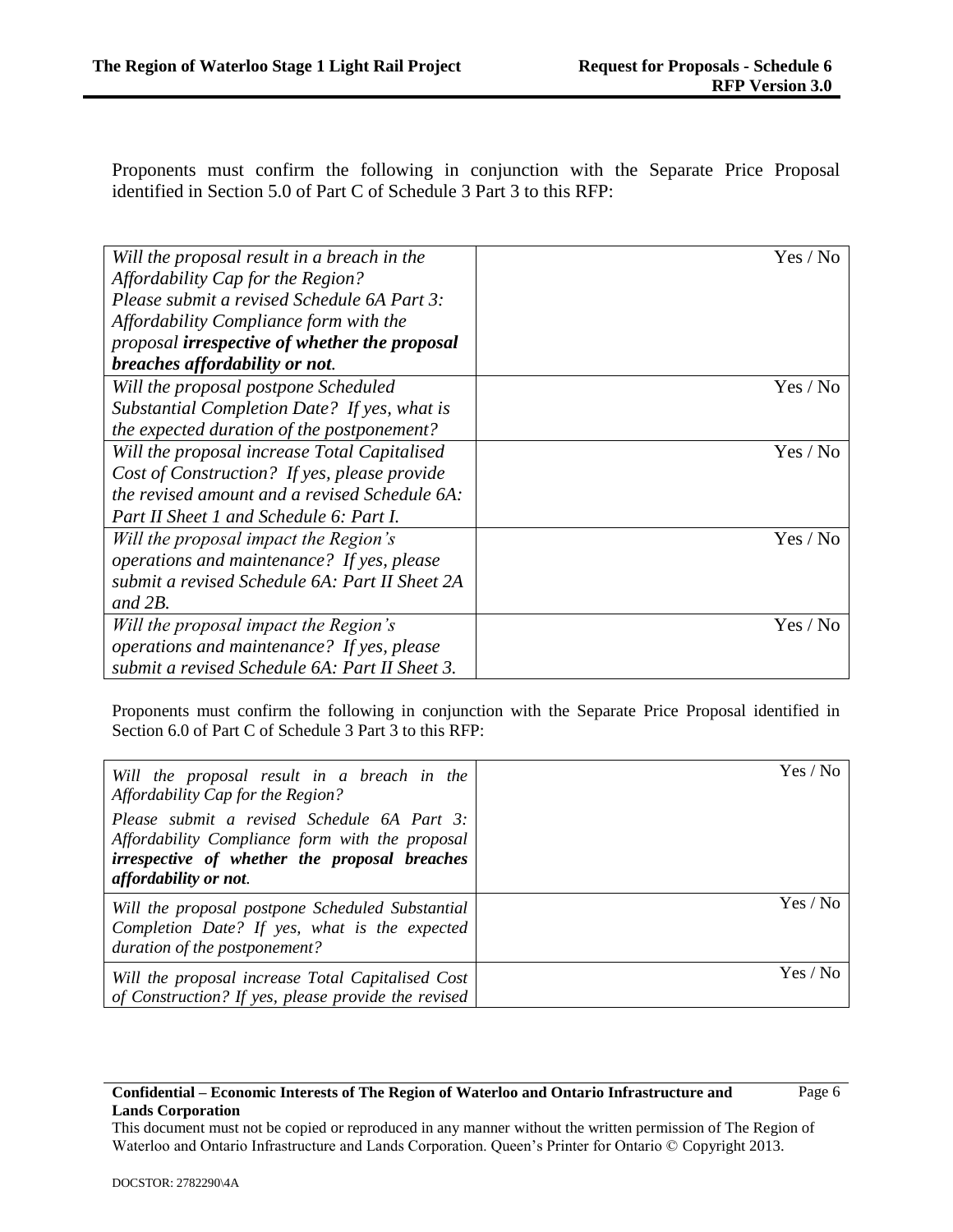| amount and a revised Schedule 6A: Part II Sheet 1<br>and Schedule 6: Part I.                                                                  |          |
|-----------------------------------------------------------------------------------------------------------------------------------------------|----------|
| Will the proposal impact the Region's operations<br>and maintenance? If yes, please submit a revised<br>Schedule 6A: Part II Sheet 2A and 2B. | Yes / No |
| Will the proposal impact the Region's operations<br>and maintenance? If yes, please submit a revised<br>Schedule 6A: Part II Sheet 3.         | Yes / No |

For the Separate Price Proposals Proponents are not expected to resubmit Sheet 4, Sheet 5, Sheet 6A, Sheet 6B or Sheet 7 of Schedule 6A Price Form. For clarity, please note that the Separate Prices provided in conjunction with Part C of this Schedule will not change the NPV calculation or the Final Proposal Score. The Separate Price Proposals, if accepted, will be only used during the Preferred Proponent negotiations.

# **PART V: ADJUSTMENTS TO SCHEDULE 6B PART I AND SCHEDULE 6B PART II AS A RESULT OF SEPARATE PRICES**

This Part only applies to the 16 Vehicle Submission

Proponents must confirm the following in conjunction with the Separate Price Proposal identified in Section 2.0 of Part C of Schedule 3 Part 3 to this RFP:

| Will the proposal result in a breach in the    | Yes / No |
|------------------------------------------------|----------|
| Affordability Cap for the Region?              |          |
| Please submit a revised Schedule 6B Part 3     |          |
| Affordability Compliance form with the         |          |
| proposal irrespective of whether the proposal  |          |
| breaches affordability or not.                 |          |
| Will the proposal postpone Scheduled           | Yes / No |
| Substantial Completion Date? If yes, what is   |          |
| the expected duration of the postponement?     |          |
| Will the proposal increase Total Capitalised   | Yes / No |
| Cost of Construction? If yes, please provide   |          |
| the revised amount and a revised Schedule 6B   |          |
| Part II Sheet 1 and Schedule 6B: Part I.       |          |
| Will the proposal impact the Region's          | Yes / No |
| operations and maintenance? If yes, please     |          |
| submit a revised Schedule 6B: Part II Sheet 2A |          |
| and $2B$ .                                     |          |

#### **Confidential – Economic Interests of The Region of Waterloo and Ontario Infrastructure and Lands Corporation**

This document must not be copied or reproduced in any manner without the written permission of The Region of Waterloo and Ontario Infrastructure and Lands Corporation. Queen's Printer for Ontario © Copyright 2013.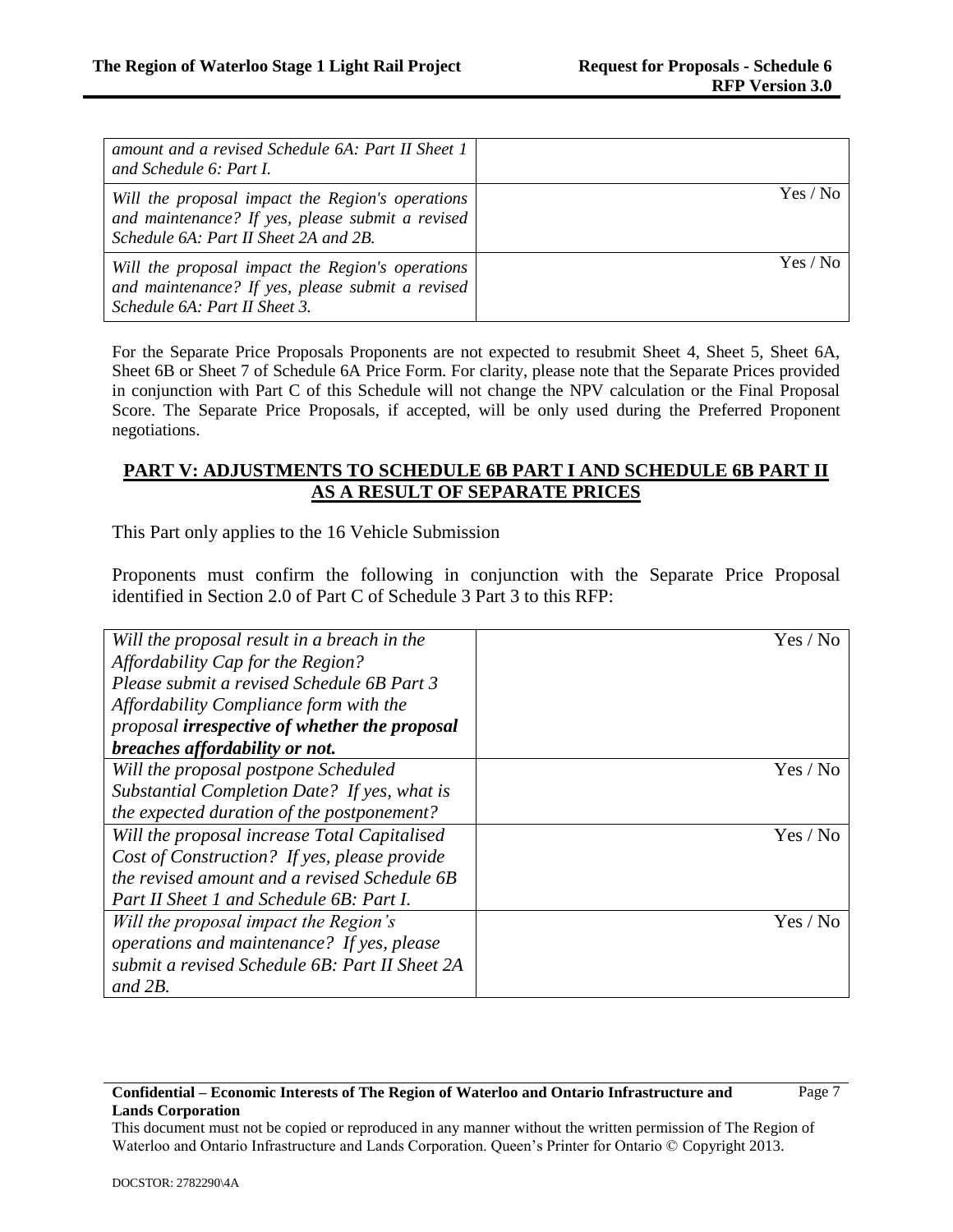Page 8

| Will the proposal impact the Region's               | Yes / No |
|-----------------------------------------------------|----------|
| $\alpha$ operations and maintenance? If yes, please |          |
| submit a revised Schedule 6B: Part II Sheet 3.      |          |

Proponents must confirm the following in conjunction with the Separate Price Proposal identified in Section 3.0 of Part C of Schedule 3 Part 3 to this RFP:

| Will the proposal result in a breach in the    | Yes / No |
|------------------------------------------------|----------|
| Affordability Cap for the Region?              |          |
| Please submit a revised Schedule 6B Part 3:    |          |
| Affordability Compliance form with the         |          |
| proposal irrespective of whether the proposal  |          |
| breaches affordability or not.                 |          |
| Will the proposal postpone Scheduled           | Yes / No |
| Substantial Completion Date? If yes, what is   |          |
| the expected duration of the postponement?     |          |
| Will the proposal increase Total Capitalised   | Yes / No |
| Cost of Construction? If yes, please provide   |          |
| the revised amount and a revised Schedule 6B:  |          |
| Part II Sheet 1 and Schedule 6A: Part I.       |          |
| Will the proposal impact the Region's          | Yes / No |
| operations and maintenance? If yes, please     |          |
| submit a revised Schedule 6B: Part II Sheet 2A |          |
| and $2B$ .                                     |          |
| Will the proposal impact the Region's          | Yes / No |
| operations and maintenance? If yes, please     |          |
| submit a revised Schedule 6B: Part II Sheet 3. |          |

Proponents must confirm the following in conjunction with the Separate Price Proposal identified in Section 4.0 of Part C of Schedule 3 Part 3 to this RFP:

| Will the proposal result in a breach in the   | Yes / No |
|-----------------------------------------------|----------|
| Affordability Cap for the Region?             |          |
| Please submit a revised Schedule 6B Part 3:   |          |
| Affordability Compliance form with the        |          |
| proposal irrespective of whether the proposal |          |
| breaches affordability or not.                |          |
| Will the proposal postpone Scheduled          | Yes / No |
| Substantial Completion Date? If yes, what is  |          |
| the expected duration of the postponement?    |          |

### **Confidential – Economic Interests of The Region of Waterloo and Ontario Infrastructure and Lands Corporation**

This document must not be copied or reproduced in any manner without the written permission of The Region of Waterloo and Ontario Infrastructure and Lands Corporation. Queen's Printer for Ontario © Copyright 2013.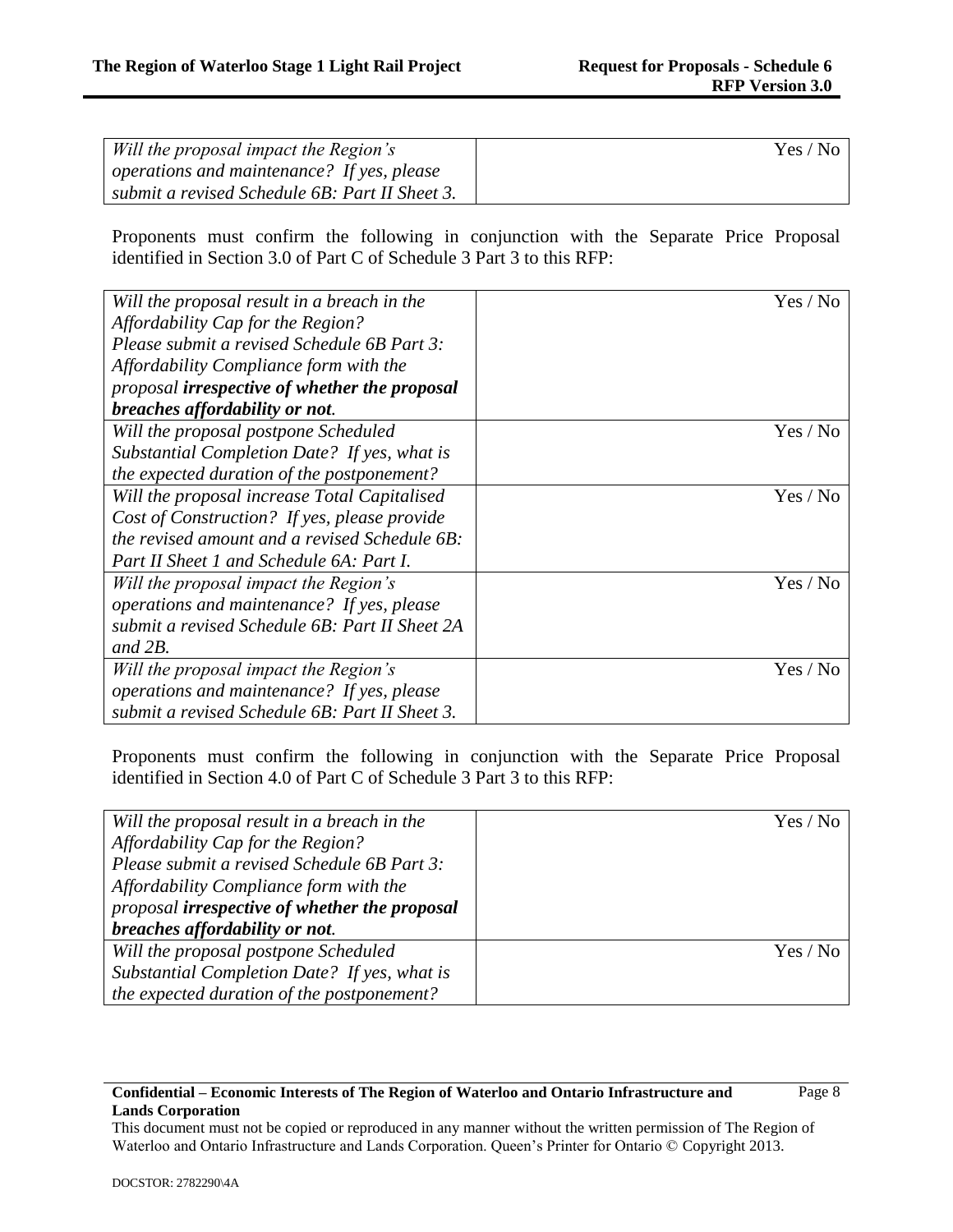Page 9

| Will the proposal increase Total Capitalised   | Yes / No |
|------------------------------------------------|----------|
| Cost of Construction? If yes, please provide   |          |
| the revised amount and a revised Schedule 6:   |          |
| Part II Sheet 1 and Schedule 6B: Part I.       |          |
| Will the proposal impact the Region's          | Yes / No |
| operations and maintenance? If yes, please     |          |
| submit a revised Schedule 6B: Part II Sheet 2A |          |
| and $2B$ .                                     |          |
| Will the proposal impact the Region's          | Yes / No |
| operations and maintenance? If yes, please     |          |
| submit a revised Schedule 6B: Part II Sheet 3. |          |

Proponents must confirm the following in conjunction with the Separate Price Proposal identified in Section 5.0 of Part C of Schedule 3 Part 3 to this RFP:

| Will the proposal result in a breach in the    | Yes / No |
|------------------------------------------------|----------|
| Affordability Cap for the Region?              |          |
| Please submit a revised Schedule 6B Part 3:    |          |
| Affordability Compliance form with the         |          |
| proposal irrespective of whether the proposal  |          |
| breaches affordability or not.                 |          |
| Will the proposal postpone Scheduled           | Yes / No |
| Substantial Completion Date? If yes, what is   |          |
| the expected duration of the postponement?     |          |
| Will the proposal increase Total Capitalised   | Yes / No |
| Cost of Construction? If yes, please provide   |          |
| the revised amount and a revised Schedule 6B:  |          |
| Part II Sheet 1 and Schedule 6: Part I.        |          |
| Will the proposal impact the Region's          | Yes / No |
| operations and maintenance? If yes, please     |          |
| submit a revised Schedule 6B: Part II Sheet 2A |          |
| and $2B$ .                                     |          |
| Will the proposal impact the Region's          | Yes / No |
| operations and maintenance? If yes, please     |          |
| submit a revised Schedule 6B: Part II Sheet 3. |          |

Proponents must confirm the following in conjunction with the Separate Price Proposal identified in Section 6.0 of Part C of Schedule 3 Part 3 to this RFP:

### **Confidential – Economic Interests of The Region of Waterloo and Ontario Infrastructure and Lands Corporation**

This document must not be copied or reproduced in any manner without the written permission of The Region of Waterloo and Ontario Infrastructure and Lands Corporation. Queen's Printer for Ontario © Copyright 2013.